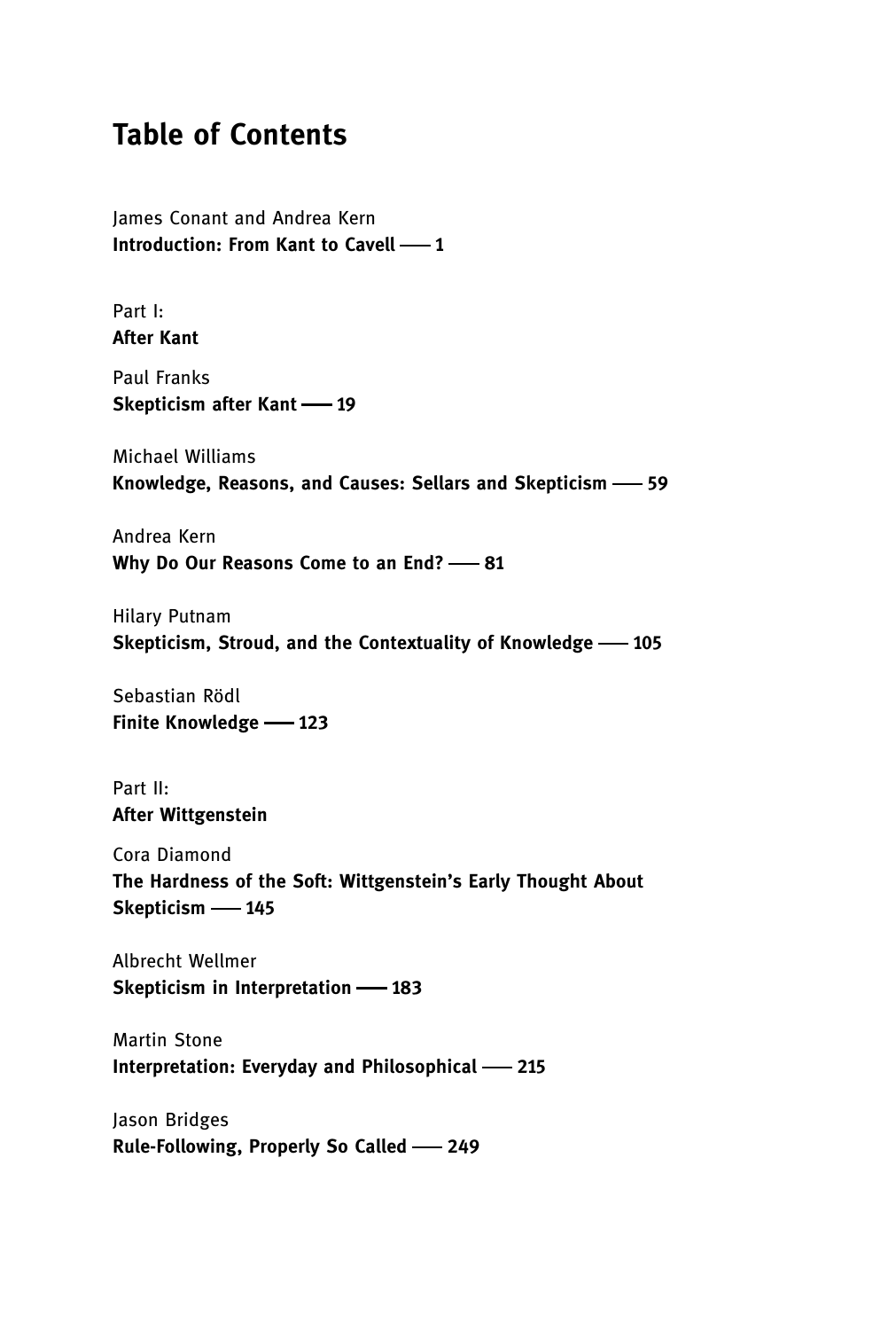Part III: After Cavell

Stephen Mulhall Inner Constancy, Outer Variation: Stanley Cavell on Grammar, Criteria, and  $Rules$  289

Steven G. Affeldt The Normativity of the Natural -309

Christoph Menke Tragedy and Skepticism: On Hamlet -861

Arata Hamawaki Cavell, Skepticism, and the Idea of Philosophical Criticism - 387

Simon Glendinning Cavell and Other Animals -427

Contributors - 449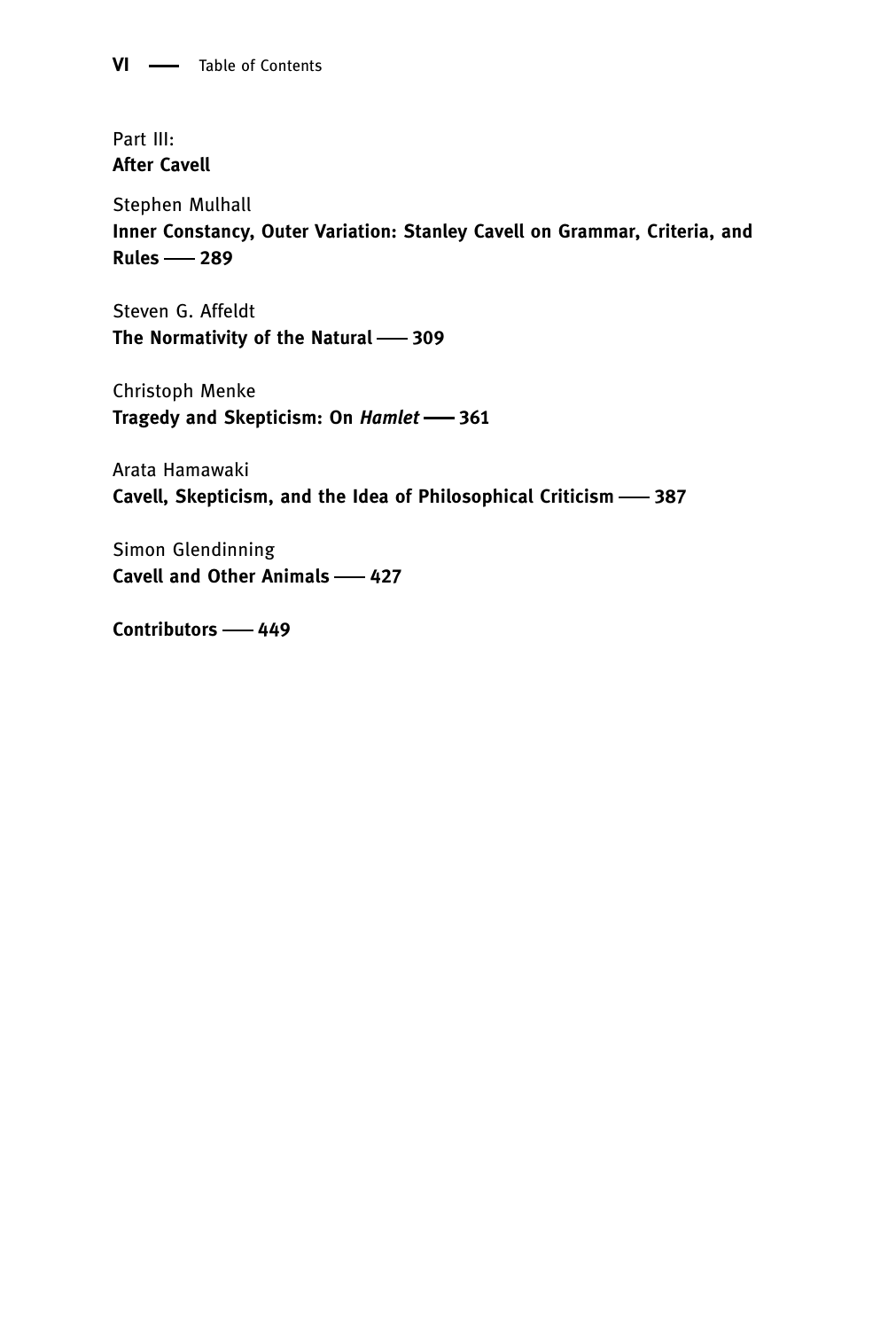# James Conant and Andrea Kern Introduction: From Kant to Cavell

This volume brings together work by a number of contemporary philosophers, all of whom share the conviction that there is much philosophical gain still to be had from reflection on the sources and nature of skepticism. One might wonder what distinguishes this collection from any number of other volumes on the same subject. After all, the topic of philosophical skepticism has constituted a central part of the professional fare of contemporary philosophers since at least the 1970 s.Whole volumes, conferences, and journals continue to be devoted to it. Yet throughout these copious discussions, one rarely encounters a sense that there is anything deeply *disquieting* about the problem of skepticism. It is generally treated as just one philosophical puzzle among others, a puzzle upon which a professional philosopher might or might not sharpen her analytical teeth. One of several respects in which the contributions to this volume resemble one another more than they do a great deal of other contemporary work on skepticism is that they all share, as a fundamental aspect of their philosophical standpoint, the conviction that the problem of skepticism is not just any old philosophical puzzle. Their many disagreements notwithstanding, the philosophers brought together in this volume are united by the following two thoughts: first, that a proper appreciation of the depth of the skeptical challenge must reveal it to be deeply disquieting, in the sense that, although it is first and foremost an intellectual puzzle, skepticism threatens not just some set of theoretical commitments, but also—and fundamentally—our very sense of self, world, and other; and second, that skepticism is the proper starting point for any serious attempt (a) to make sense of what philosophy is, and (b) to gauge the prospects of philosophical progress.

Though "skepticism" means different things to different philosophers, it is no mere accident that these varieties of philosophical puzzlement have all come to be labeled "skepticism." The contributions to this volume are primarily concerned with exploring three such problems: (1) the possibility of knowledge of the external world, (2) the possibility of knowledge regarding the meanings of words and hence the possibility of mutual comprehension (and the related problem of our capacity to go on in the same way in attempting to follow a rule), and (3) the possibility of knowledge of other minds (and thus of our capacity to acknowledge the thoughts and feelings of others). The first of these problems takes center stage in Part One of this volume, the second in Part Two, and the third in Part Three. However, many of the articles contained here draw attention to all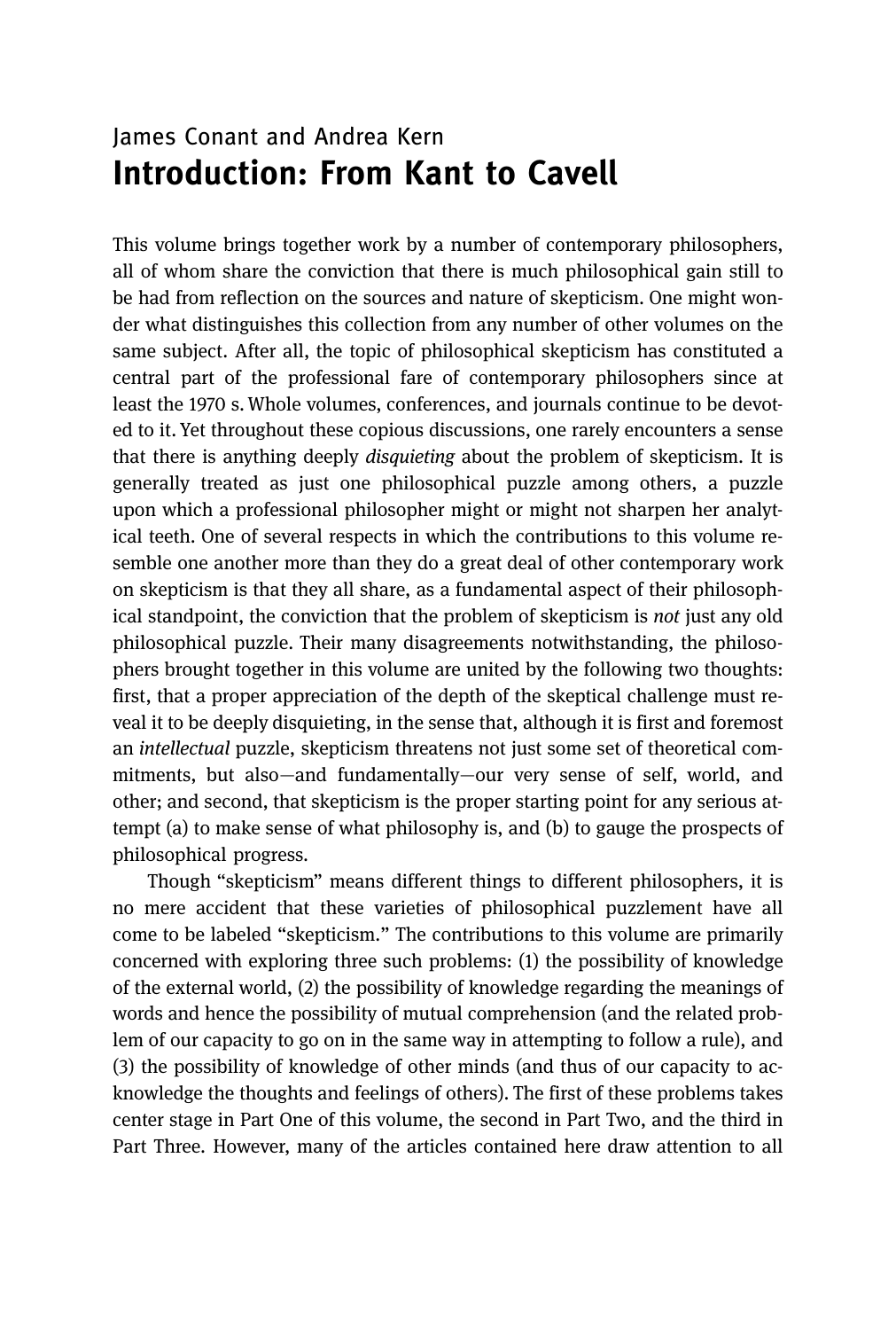three problems, with those in the final part most consistently concerned to keep all in view at once.

There are three figures in the history of modern philosophy whose work represents the polestars by which our authors navigate their way through this philosophical terrain. Those figures are Kant, Wittgenstein, and Cavell. The essays contained in this volume have been sorted according to their relation to these figures: those concerned most with Kant can be found in Part One, those concerned most with Wittgenstein in Part Two, and those concerned most with Cavell in Part Three. This is not to say that the division is clear-cut. Over half of the contributions bear, prominently, the stamp of all three figures. Thus, judging into which part of the volume a given essay best fits generally came down to weighing the comparative degrees to which the essay manifests the imprint of our three guiding figures. Furthermore, this is not to say that sorting the contributions according to their relation to Kant, Wittgenstein, and Cavell presupposes some clear, overarching understanding of what it means to bear the stamp of one of these figures. On the contrary, a central point of contention in Part One is what it means to claim of a particular philosophical treatment of skepticism that it can properly be said to bear the stamp of Kant. Likewise, the essays in Part Two assume different stances on what it means to take Wittgenstein's teaching about skepticism to heart. Perhaps this kind of disagreement is most explicitly thematized in Part Three, where the central issue in several of the essays is just that of what fidelity to Cavell's response to skepticism requires of its philosophical audience.

These points of contention among our authors are related to another point on which they have differing views—namely, the question of what would constitute a satisfying response to skepticism. To what extent is the philosophical task here primarily a *therapeutic* as opposed to a *theoretical* one? Does philosophical skepticism so much as admit of a theoretical refutation, or does it require some other form of philosophical response? If so, is the response in question one that reveals it to be nonetheless in some way false or mistaken? Or, if skepticism is to be turned back, then is it on some other ground than that of its claim—or lack thereof—to truth? Should the philosophical skeptic's doubt be regarded even as making sense? If not, what does it mean to charge the skeptic with speaking nonsense? What sort of philosophical views does such a charge presuppose? With respect to one or more of these questions, each of our authors disagrees with at least several of the others. In some cases, these disagreements take the form of explicit engagements among or between our contributors. For the most part, however, such disagreements remain implicit, but no less pointed for that.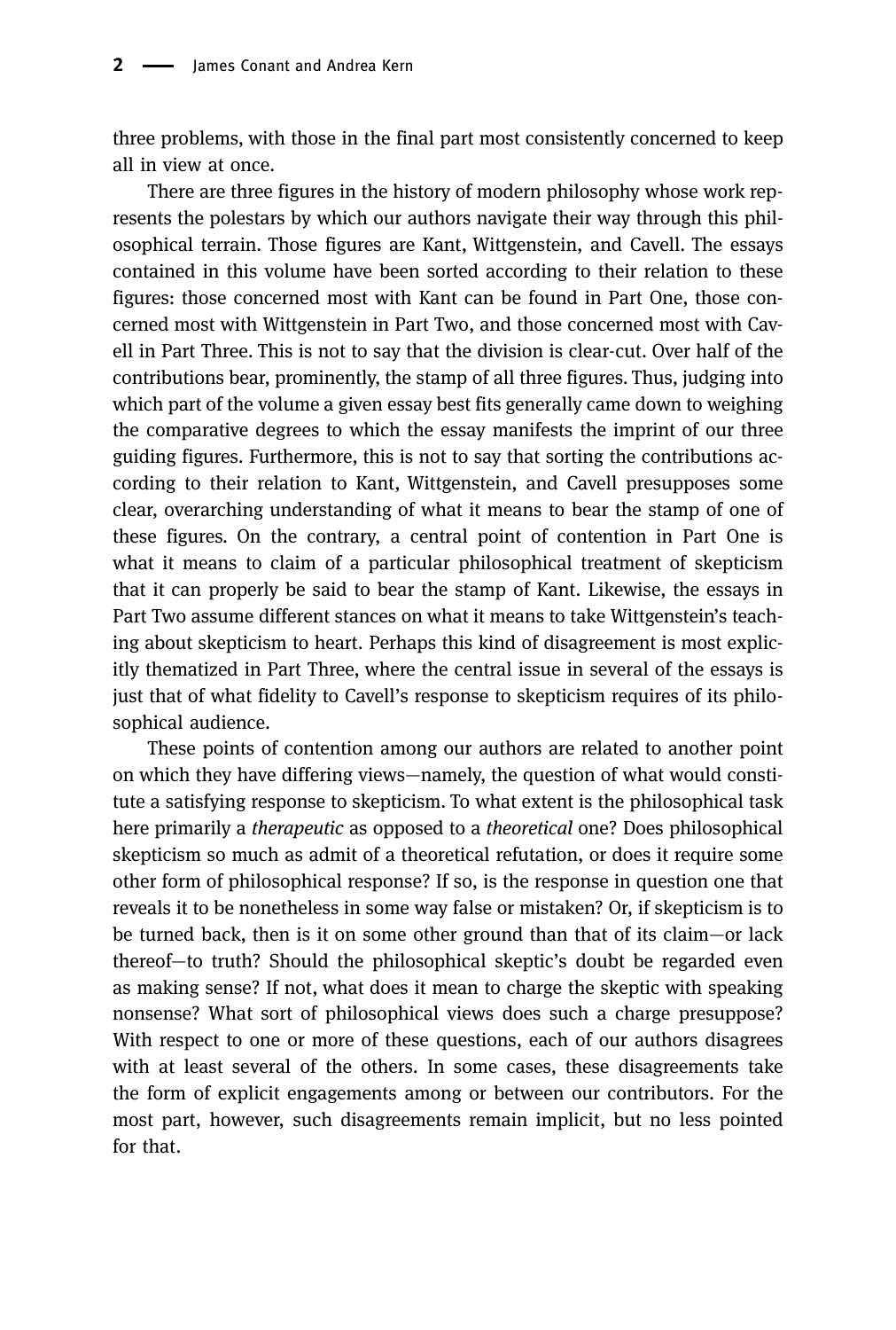#### Part I

The first part of this volume investigates different ways to understand and articulate the lesson to be learned from a Kantian perspective on the problem of skepticism. A central concern of the papers in Part One is the problem of how to understand the very possibility of knowledge, especially knowledge regarding the so-called "external world." All of the authors in Part One agree on the following point: it was Kant's ambition to solve external-world skepticism by setting out to undermine its fundamental premise. Our authors disagree, however, not only on how to characterize the supposed premise in question (which, on each of these versions of Kantianism, is taken to constitute the root of epistemological skepticism), but also on the extent to which Kant himself achieved, or the extent to which some modified form of a Kantian position can hope to achieve, its goal, namely, to liberate us from such skeptical problems.

Our authors are at best only secondarily concerned with purely exegetical questions concerning how to interpret the writings of Kant and various post-Kantians. Their primary aim is, first, to develop an account of the skeptical problem that takes its cue from such authors and, second, to offer their own diagnosis of the root of skepticism. In each case, the result is a novel philosophical contribution to the literature, yet one of a form that can be seen to contain either an implicit interpretation of the central point of the Kantian philosophy or an attempt to bend the letter while preserving the spirit of that philosophy. A common thread running through these papers is the effort to develop a philosophical position that manages to avoid skepticism by adumbrating of a third (critical) position, one that shows the way beyond the central dilemma haunting this area of philosophy. Put in Kantian terms, the dilemma is that of empiricism and rationalism. Put in more contemporary terms, the dilemma is that of foundationalism and coherentism. For all of their differences, our authors appear, therefore, to be united in the following thought: In order to escape skepticism, one must first find a way to render non-obligatory the apparently inescapable problem of having to choose between the horns of the aforementioned dilemma. The individual philosophical differences between our authors first come strikingly into view at the moment in which each seeks to characterize what is involved in the possibility of maintaining such a "third" position, a position supposedly free of the problematic philosophical commitments that give rise to skepticism. The disagreements here go quite deep. They disagree regarding both how to characterize the details of any properly Kantian diagnosis of the skeptical problem and how to elaborate the details of a successful Kantian treatment. They also differ widely regarding the exegetical question of the extent to which Kant himself managed to furnish the philosophical materials required for such a diagnosis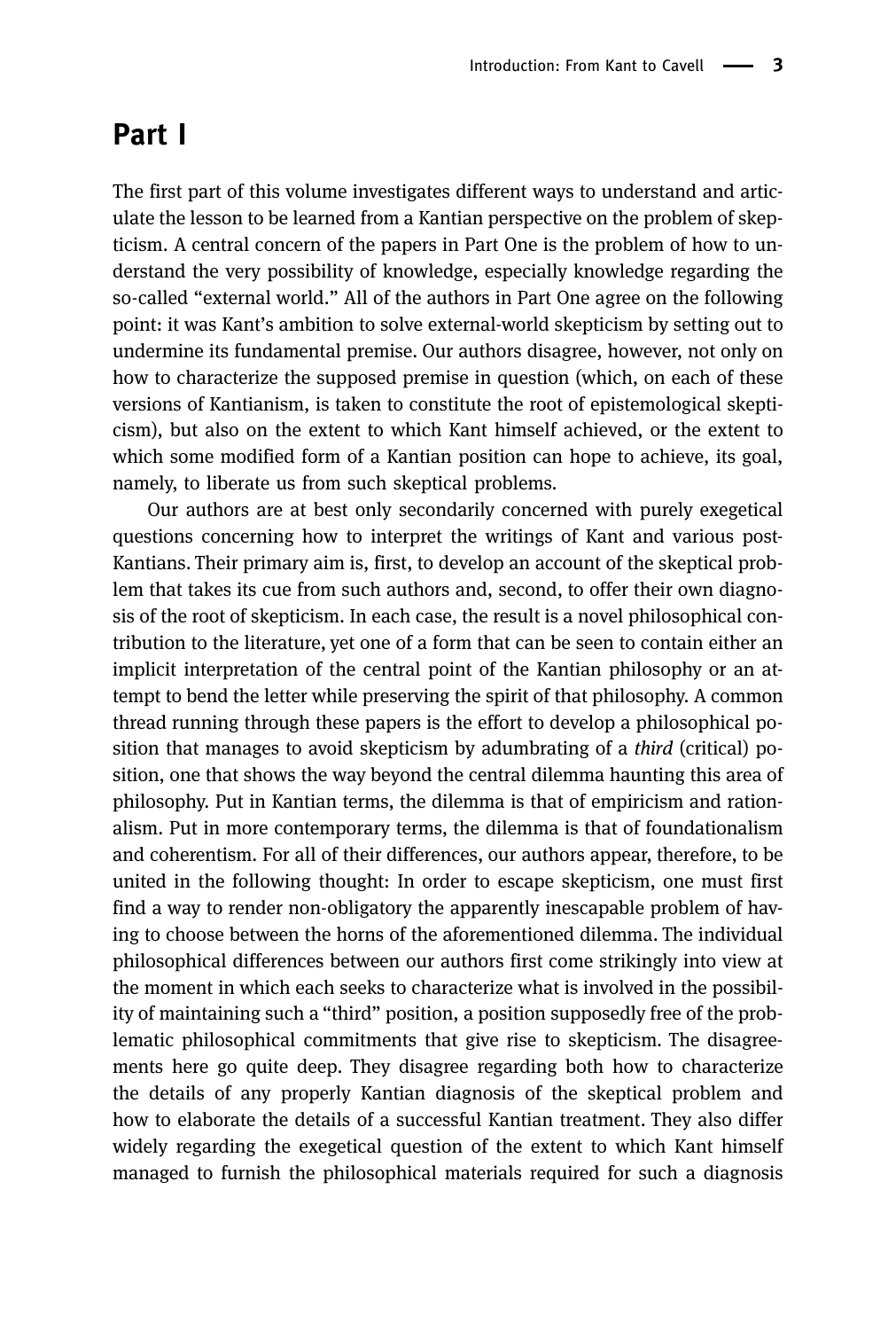or treatment. Therefore, the question that lies at the heart of Part One, in the first instance, is not merely whether Kantianism can lay claim to having developed a philosophical route out of or beyond skepticism; rather—and above all—the central question is how we ought to characterize and understand any philosophical approach that is to merit the title of Kantianism.

In his article, "Skepticism After Kant," Paul Franks explores three forms of skepticism that emerged in the wake of the publication of Kant's Critique of Pure Reason in the late-eighteenth century. Franks argues that although Kant intended his transcendental idealism to abolish skepticism, certain central features of his philosophical project turned out to have the opposite effect: they directly contributed to the rise of even more radical forms of skeptical thought than those Kant had sought to answer. In addition, Franks argues that all three of these forms of skepticism remain of contemporary philosophical interest. That this is the case has often been missed because these early reactions to Kant tend to be underestimated in most contemporary narratives of the history of post-Kantian thought.

The first of the three forms of post-Kantian skepticism that Franks brings to our attention is the one thematized by one of Kant's earliest and most vocal critics, Friedrich Jacobi. Jacobi himself shared Kant's thought that it was a central task of philosophy to help us avoid skepticism. But he thought Kant had radically failed in this regard. According to Franks, Jacobi's central point tends to be misunderstood. Jacobi is often mistakenly read as accusing Kant of himself championing a position that amounts to a form of what Kant calls, in "The Refutation of Idealism," problematic idealism, i.e., the sort of philosophical position that Kant associates with Cartesianism. Against such a reading, Franks reconstructs an interpretation of Jacobi that emphasizes the central role played by the problem of rational justification in his critique of Kant. Jacobi, on this reading, accuses Kant of pushing the demand for justification too far. According to Jacobi, Kant overreaches when he attempts to extend the demand for rational justification to our everyday knowledge-claims. In doing so, Kant destroys our everyday faith in our immediate perceptions of ordinary things, reducing them to mere appearances, whilst bringing it about that the supposedly true "things in themselves" are caused to recede to a position forever beyond our cognitive grasp. Franks suggests that Jacobi's overall approach to the problem of skepticism is helpfully compared with that of Stanley Cavell. Both philosophers, on Franks's reading of them, seek to highlight a moment at which philosophical questioning—in attempting to press a demand for the justification of ordinary knowledge-claims beyond the point tolerated by our ordinary practices for entering and assessing such claims—comes upon a point where the demand becomes empty: the philosopher oversteps the moment where such a demand still makes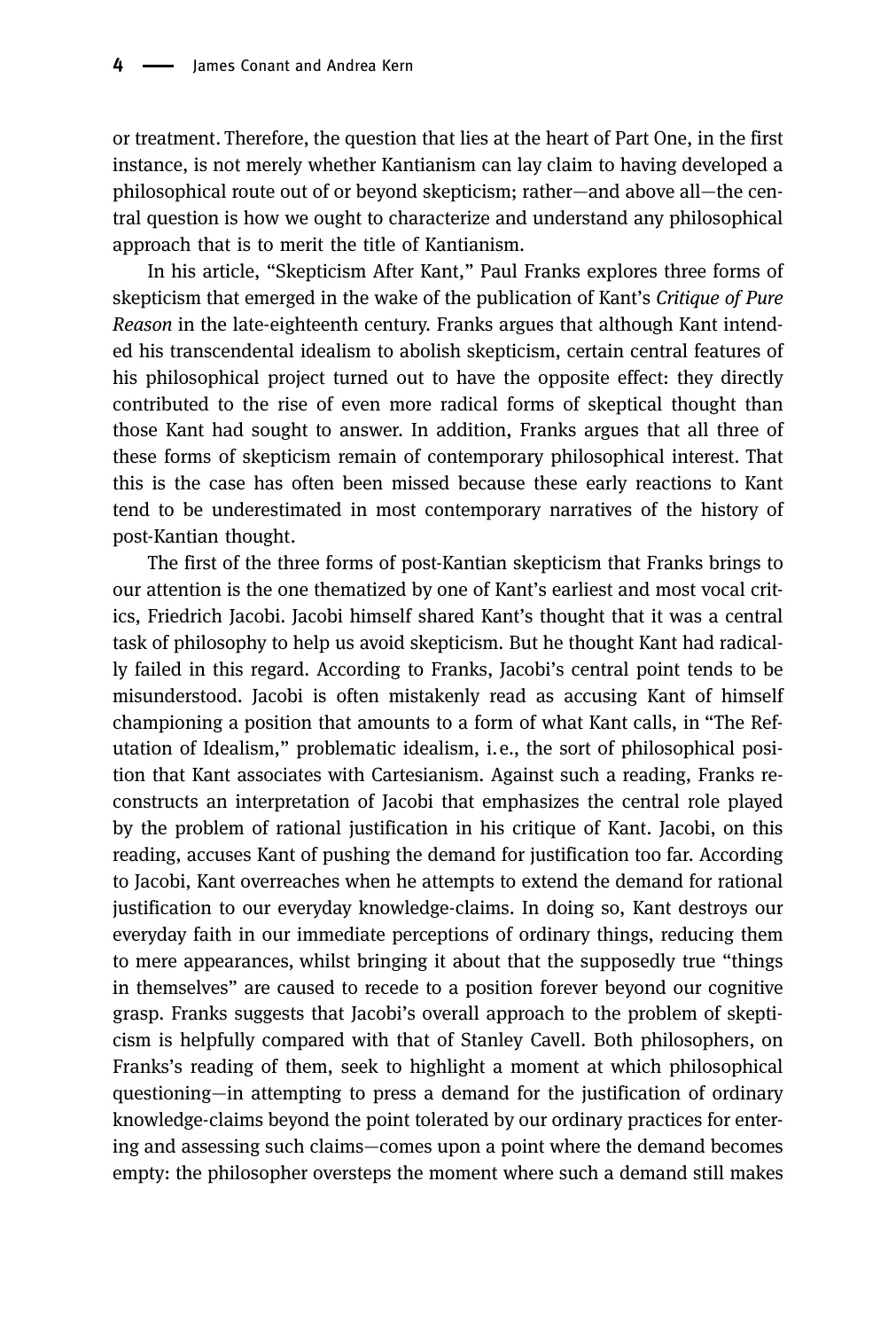sense. On this criticism of a certain approach to answering the skeptical challenge—a criticism Franks finds in both Jacobi and Cavell—a form of philosophical questioning that seeks to avoid skepticism by answering its demand for justification is unmasked as in fact, contrary to its own aim, contributing to the intensification of skeptical nihilism—making it seem as if skepticism is the only possible outcome of philosophical reflection.

The problem of rational justification is treated in all the papers that figure in this part of the volume, including Michael Williams's contribution, "Knowledge, Reasons, and Causes: Sellars and Skepticism." In contrast to Franks, who follows Jacobi and Cavell in holding that the problem of skepticism cannot be solved by rational means, Williams undertakes to show that it can be. His paper seeks to uncover an anti-skeptical line of argument inspired by the work of Wilfrid Sellars, whose philosophical approach in turn is explicitly rooted in Kant's theoretical philosophy. In following Sellars, Williams's ambition is to chart a course between the two horns of a fundamental dilemma in epistemology, that of a dogmatic foundationalism, on the one hand, and a coherence theory of knowledge on the other. Just as Kant sought to overcome the dilemma between empiricism and rationalism by developing a third, critical alternative, so Sellars wants to overcome the dilemma between dogmatic foundationalism and a coherence theory of knowledge by developing his own variant of a third way. According to Williams, however, the version of the dilemma Sellars confronts presents a specific kind of obstacle to any such approach. The official position that Williams finds in Sellars is one that concedes a great deal to the empiricist/foundationalist thought that observational knowledge is fundamental to all of our knowledge insofar as it provides a necessary external constraint on the formation of the worldview of the knower. The problem with which Sellars struggles is that a subject of an observational belief must know that her belief-forming mechanism is reliable. She must be able to draw a *reliability inference*. However, the only way she can justifiably do this is on the basis of the very sort of knowledge—i.e., perceptual knowledge—that, we are given to understand, becomes available to her only through her drawing such an inference. This difficulty would seem to indicate that Sellars has not actually managed to find a way between foundationalism and coherentism. His account of observational knowledge tilts in a coherentist direction insofar as it would appear to require the following justificatory circle: on the one hand, perceptual knowledge presupposes some prior form of explicit knowledge of the reliability of the subject's beliefforming mechanism, while, on the other hand, the latter sort of knowledge would appear to require perceptual knowledge as its source. Sellars's solution to this problem consists in proclaiming that reliability-knowledge is essential to thinking beings. But this still leaves the question open whether a thinking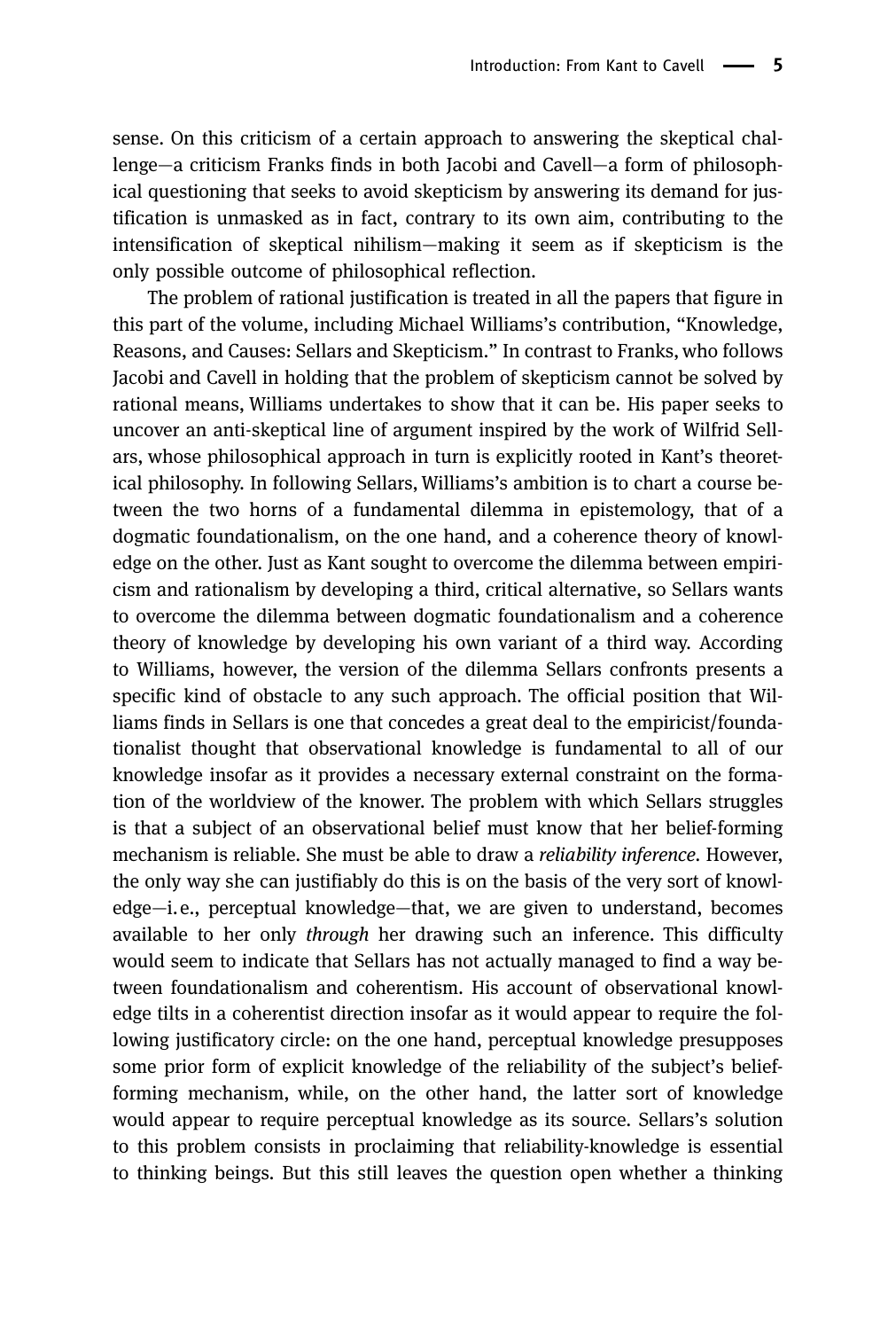being must merely believe that she knows herself to be reliable or whether she must actually know herself to be reliable. Williams suggests that the proper way to resolve this difficulty is to appreciate the locally situated default-andchallenge character of epistemic justification. The resulting position, which Williams finds intimated in some of Sellars's remarks, is one according to which reliability-knowledge is seen to play a continuously essential role as a background condition on the possibility of perceptual knowledge without necessarily always being relevant as part of the explicit justification of particular instances of such knowledge. Its relevance depends on the context in which the claim to knowledge is made.

A variant of this general form of argumentative strategy, which we might call epistemological contextualism, is also adopted by Hilary Putnam in his essay, "Skepticism, Stroud, and the Contextuality of Knowledge." Putnam's primary concern in his paper is to respond to a particular form of objection which has been advanced against such contextualist accounts, most famously by Barry Stroud. The argumentative aim of Putnam's article is to demonstrate that if Stroud's attack on the very possibility of the contextual character of knowledge were to go through, it would entail a form of wholesale skepticism that we ought to find untenable. Putnam is happy to concede that under ordinary circumstances we take the claim, "I know that p," to imply the further commitment that the speaker is in a position to exclude possible doubts concerning the truth of p. The key to a sane contextualism, according to Putnam, is to appreciate that this commitment extends not to every possible doubt that might overturn p, but only to a certain class of contextually relevant doubts. Since every reasonable doubt presupposes a determinate question, each ground for doubt must rest on a reasonable basis; in this respect, grounds for doubt function just as claims to knowledge do. In objecting to this form of contextualism, Stroud argues that even if one has the most favorable grounds for the claim, "I know that p," it is still possible that p will be overturned by an unlikely and unforeseeable event E, in which case the corresponding knowledge claim will be rendered false. Hence, the mere conceivability of E suffices to defeat the knowledge-claim. We may say that the speaker's claim was perfectly reasonable when assessed by our everyday standards for entering such claims, but this does not gainsay the fact that it turned out to be false. Since we are never in a position to exclude every possibility of overturning p (e. g., the possibility that we may be dreaming, or that we are deceived by Descartes's evil demon), Stroud's point would seem to concede the game to the epistemological skeptic. (It should be noted that Stroud's own point is not that epistemological skepticism is true, but only that contextualist approaches underestimate the strength of the skeptic's position.) Putnam claims that the manner of deploying the expression "to know" that Stroud goes in for in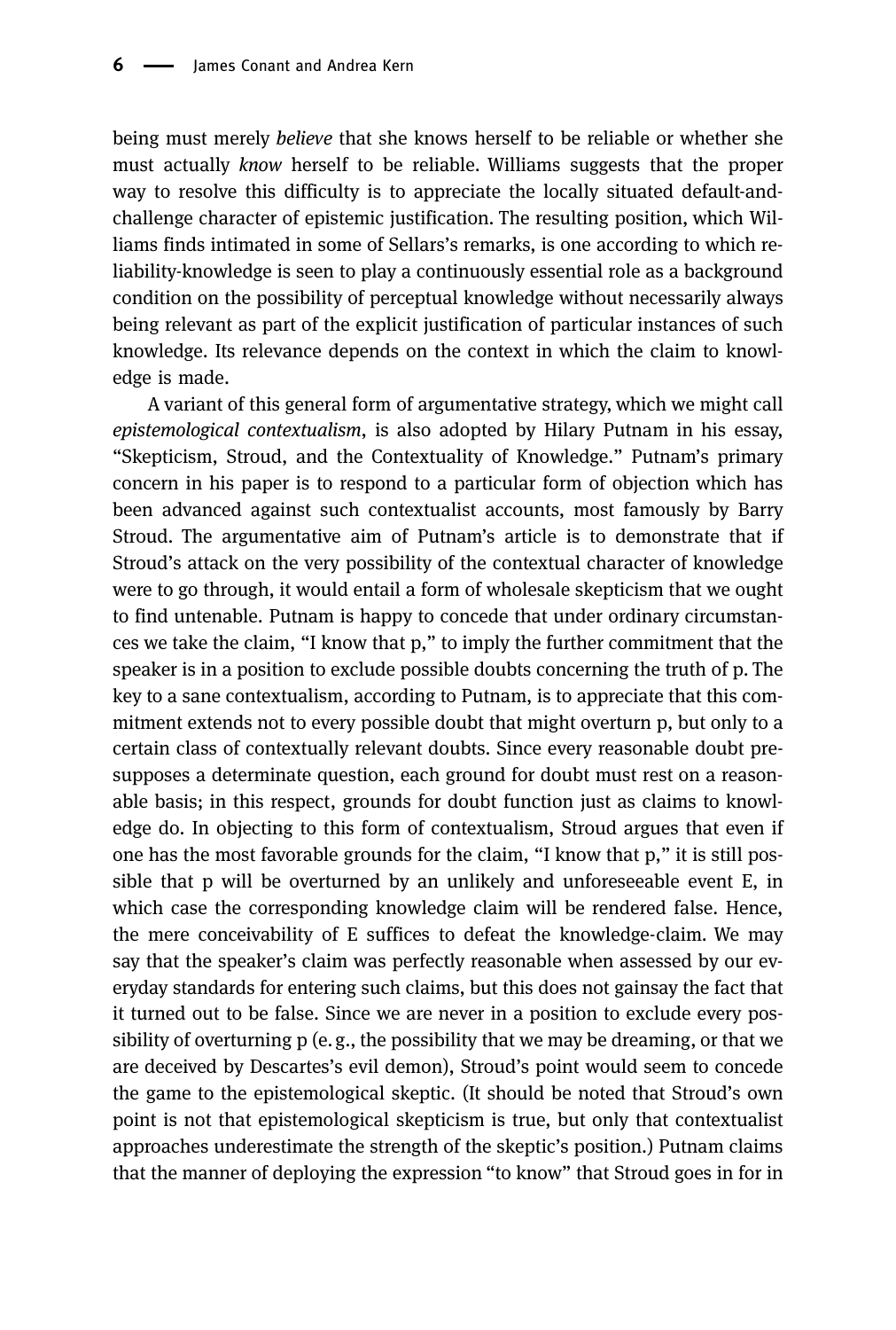his attempt to bring out the strength of the skeptic's position is in fact a case of language going on a holiday: The expression is here employed outside of any determinate context of use that could confer a definite meaning on it. Why would language ever contain an expression whose employment requires truth conditions of such a sort that they obviously can never be met? The skeptic's understanding of "to know" seems to rely on a conception of the meaning of the expression that transcends every actual employment of the term, while at the same time failing to specify how it is that we are so much as able to understand something determinate by the expression in question.

The papers by Andrea Kern and Sebastian Rödl are united in taking up an equally critical perspective towards both skepticism, on the one hand, and contextualist responses to the skeptic, on the other. They both take their cue from the Kantian thought that the deadlock between skeptical and anti-skeptical philosophical positions are to be traced to common philosophical assumptions shared by both parties in the dispute, making the truth in each apparently unreconcilable with the truth of the other. Thus, the fundamental task remains one of diagnosing the philosophical root of the dispute.

Andrea Kern's paper, "Why Do Our Reasons Come to an End?", critically examines the idea present in much contemporary philosophy (and exemplified in this volume by the positions advocated by Franks,Williams, and Putnam), namely, the idea that the crucial misstep that plunges the skeptic into doubt consists in his misconceiving the ideal of knowledge. The skeptic, according to this line of criticism, operates with an overly demanding conception of justification, one in which the ideals of certainty and indefeasibility are accorded a false privilege. For finite beings such as us, this cannot be an appropriate ideal of knowledge. Our ideal of knowledge is to be properly adumbrated in more modest terms for example, in the sorts of terms that the contextualist allows for, when she proposes that something less than an indefeasible form of warrant may suffice to justify our knowledge-claims. Andrea Kern argues that one cannot overcome philosophical skepticism by correcting its conception of the ideal of knowledge in this way. Following a line of thought she traces back to Kant, Kern suggests that the skeptic does not entertain a false conception of our ideal of knowledge. Rather, he goes wrong in his manner of conceiving of our finitude. On Kern's reading, Kant wants to say that the skeptic is a skeptic not because he overestimates our ideal of knowledge, but because he underestimates our finitude. The skeptic considers our susceptibility to error to be the deepest characteristic of our finitude, and therefore thinks of our finitude as an epistemological matter, one which characterizes the nature of our grounds for knowledge. According to a proper Kantian perspective, Kern argues, we are finite not (merely) because we are capable of error, as the skeptic (as well as the contextualist) concedes, but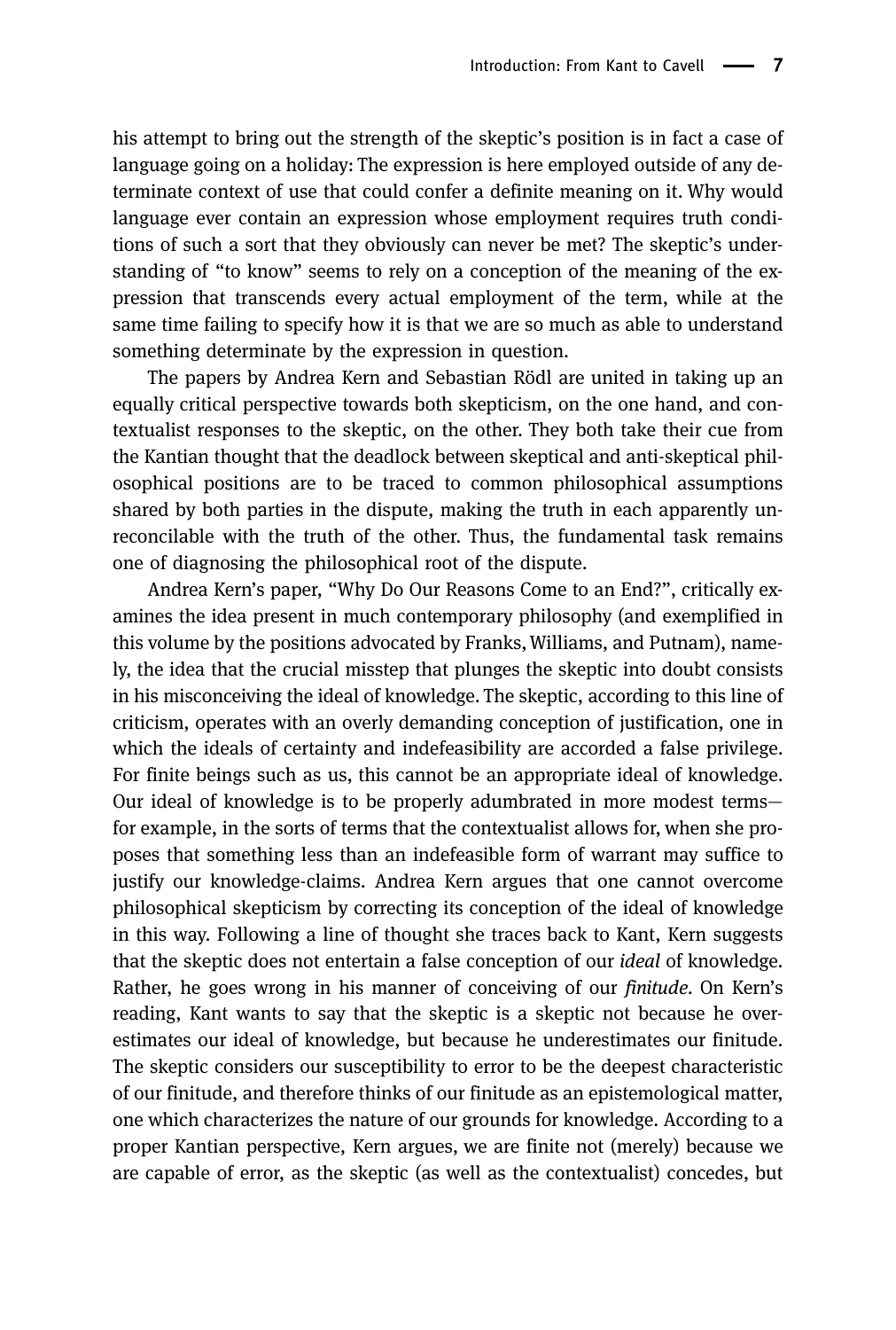rather because we depend on the world to provide us with sensory appearances in order to be so much as able to entertain beliefs about the world in the first place. That the human intellect has finite knowledge does not mean that he can only finitely justify his beliefs; rather, it means that his beliefs have the sort of content they do only in virtue of a justification that ends in a claim about the world, a claim whose standing depends upon the fact that the world itself has first sensuously impressed something upon him.

In a different but related vein, Sebastian Rödl argues against the contextualist answer to the problem of how to deal with the so-called regress of justification we seem to face whenever we try justify our knowledge-claims. On a contextualist's view, as Rödl presents it, the skeptic falsely assumes that a subject cannot know anything if she cannot exclude all grounds for doubting that which she purports to know. Knowledge merely requires that she be capable of excluding those grounds that are relevant or justified. Rödl rescues the skeptic's assumption from the contextualist's attack by showing that grounds for knowledge cannot claim to be sufficient when they exclude some but not all grounds for doubt. If a putative ground of knowledge leaves some grounds for doubt untouched, as it sometimes must (e. g., regarding claims to know how the dice will roll), it cannot be considered a sufficient ground for knowledge. Rödl locates the skeptic's mistake elsewhere, namely, in the assumption that one's ground for knowledge may be the same in situations in which one has knowledge and in situations in which one fails to know. A sufficient ground for knowledge must be a ground for thinking that a general truth bears on a particular case (e. g., that in general, one's faculty of perception operates normally, and that this is an instance of its operation).When a particular situation is not as the general truth specifies, then one does not have a sufficient ground.Whether I have a sufficient ground thus depends on the situation in which I find myself. The finitude of human knowledge, Rödl suggests, consists not in any inability to exclude grounds for doubting whether one has knowledge, as both the skeptic and the contextualist assume, but in the situation-dependence of all (empirical) grounds for knowledge.

### Part II

Part Two of this volume investigates Wittgenstein's contribution to our understanding of the problem of philosophical skepticism. The particular form of skepticism that lies at the heart of Cora Diamond's article is the same as that which concerned our authors in Part One, namely, epistemological skepticism. The other papers in this part of the volume—those by Wellmer, Stone, and Bridges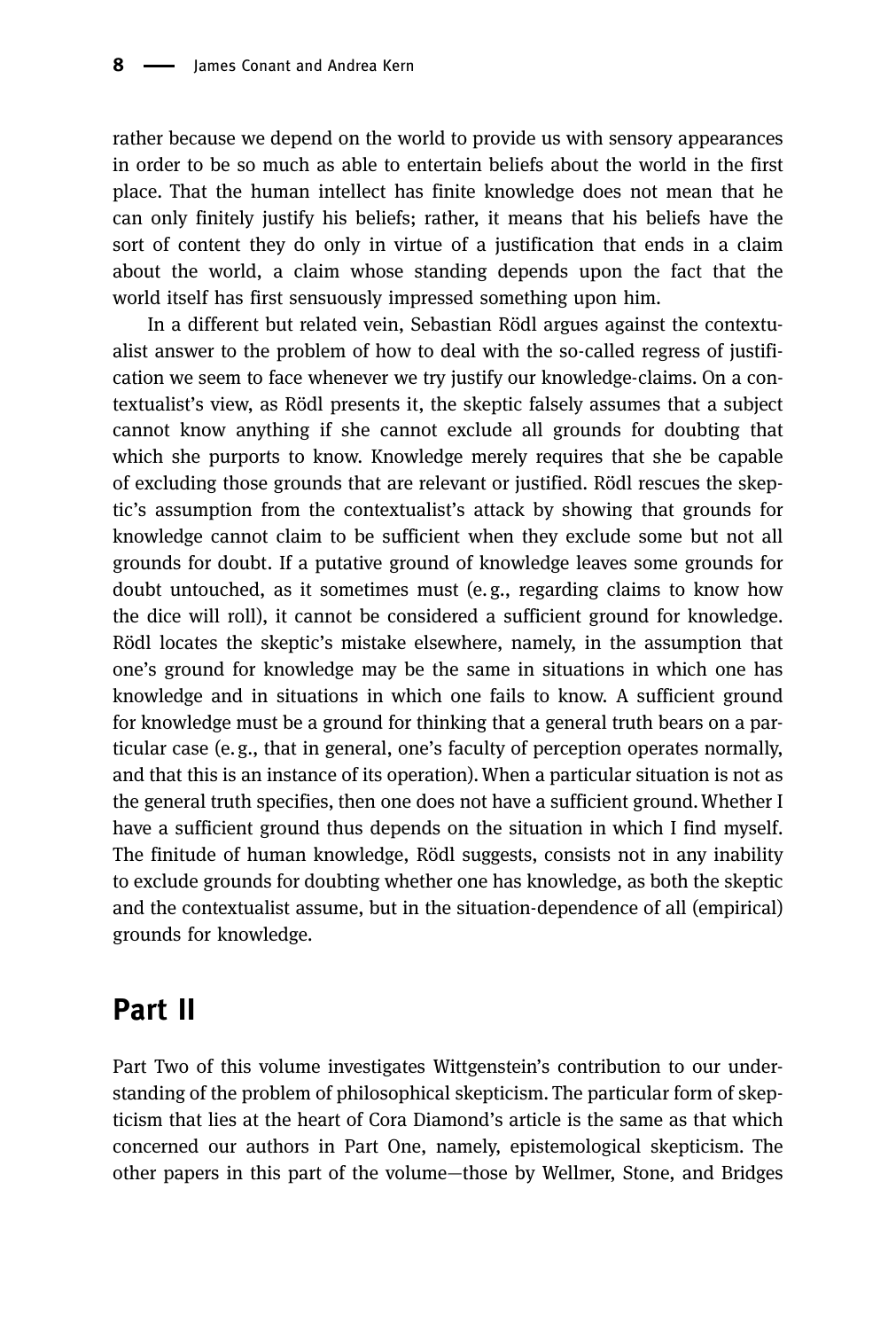—focus instead on skepticism about meaning and rule-following. All four papers, however, are concerned to one extent or another with the general philosophical question of the nature of skeptical problems and what is involved in making progress with them, as well as with the more narrowly focused exegetical question of whether Wittgenstein himself managed to furnish us with the philosophical resources required to make such progress. Wellmer thinks that Wittgenstein's suggestion for how to make progress with such problems is in an important respect flawed. The other three authors are concerned to bring out how certain apparent flaws in Wittgenstein's treatment of skeptical problems arise from a misunderstanding of both what he thought those problems were and what would count as offering a satisfactory response to them. (Stone, in particular, is concerned to bring out how something Wellmer sees as a flaw in Wittgenstein's response to skepticism about rule-following is essential to its success.) Though none of our four authors in this part of the volume draw explicit connections between Kant and Wittgenstein, there are numerous parallels in philosophical concern and approach that unite the essays in Part Two with those in Part One, not least their common effort to provide a diagnosis of the true source of skeptical perplexity that is sufficiently deeply grounded to permit certain familiar forms of philosophical impasse to come to an end.

Cora Diamond's paper concerns Wittgenstein's ideas about skepticism at the time he was writing his early Notebooks and the Tractatus. According to Diamond, Wittgenstein means to respond in these texts to Russell's attitude towards skepticism, i.e., to his claim that universal scepticism is irrefutable. Wittgenstein links this skeptical claim with Russell's conception of philosophical method, both of which he seeks to reject. In particular, Russell thinks of skepticism on the model of a hypothesis considered within the sciences, which may or may not fit the data. The mistake here is not merely that Russell models philosophy on scientific method, but that he also misunderstands scientific method as working with 'ordinary generalizations.' According to Wittgenstein's early philosophy, the generality of scientific statements, like those to which philosophy aspires, is different in kind. Unlike ordinary generalizations, scientific generalizations are not complete specifications of truth-conditions, but rather serve a different sort of use. This shifts the question about skepticism away from a dispute about what entities there are to a dispute about the use served by talk about what entities there are. This yields quite a different account of Wittgenstein's response to skepticism than that which is commonly found in the secondary literature on his philosophy. Wittgenstein's response to skepticism does not involve first assuming that the skeptic is attempting to make an ordinary generalization about the non-existence of objects, and then going on to object to that generalization on the grounds that it violates some supposed principles about meaning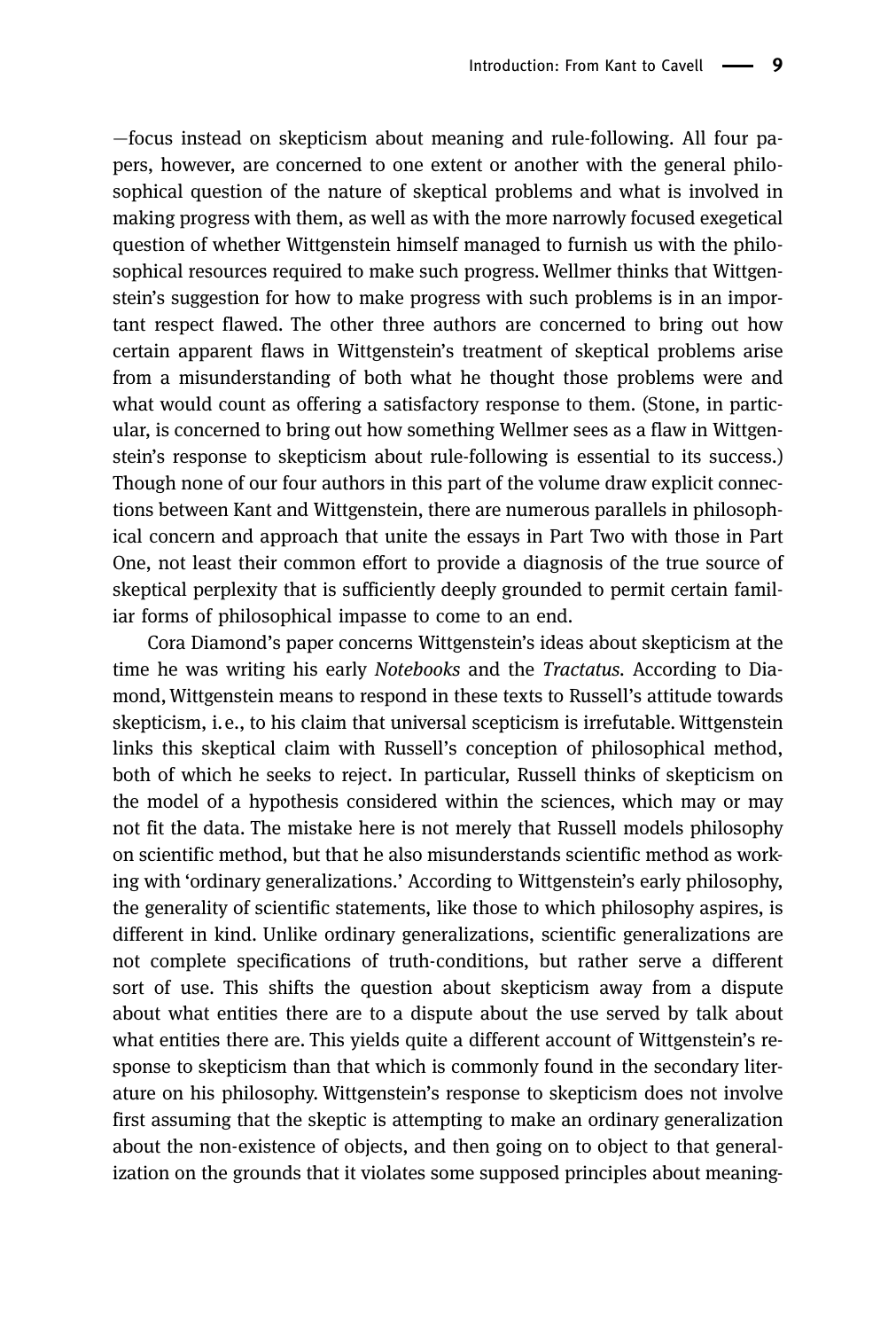fulness whose special standing Wittgenstein seeks to uphold. Rather, what Wittgenstein wants us to see is that the skeptic has not determined the use that his words are intended to have and has thus failed to say anything with them. Such a form of criticism of the skeptic does not require that we first ascribe to Wittgenstein an attachment to some general set of principles for when words mean something and when they do not.

In his essay "Skepticism in Interpretation," Albrecht Wellmer discusses the hermeneutic skepticism concerning the possibility of understanding the true meaning of the spoken and written word within a linguistic community. Wellmer's discussion takes its point of departure from Wittgenstein's arguments against a form of skepticism that makes it appear as if there is no such thing as genuinely sharing in a common understanding of what words mean and in what it would be to go one using them in the same way. Wittgenstein's approach to avoiding the skeptical impasse is to insist that there is a way of grasping a rule that is not an interpretation, and that in such cases we follow the rule blindly. Wellmer parts ways with Wittgenstein on this point, however, insisting that interpretation is indeed the key to understanding how it is that we are able to share a language. Recalling arguments by Kripke and Davidson, Wellmer argues that the concepts of meaning and understanding presuppose the priority of the second-person perspective, hence that meaning is always subject to contextual interpretation. As a skeptical consequence, the plurality of perspectives and ambiguous contexts lead to the possibility of infinite misunderstanding. Consequently, hermeneutic skepticism expresses the concern that we can never get a grip on the real meaning of words and thus that our interpretative understanding could always appear to be nothing more than arbitrary. Wellmer's rebuttal of this hermeneutic skepticism is twofold. First, he denies its core presupposition of objective meaning existing behind linguistic representation. If understanding always asks for an act of interpretation, why should we assume the existence of real meaning beyond interpretation? The presupposition of objective meaning needs justification before it can provide the ground for a skeptical doubt. Secondly, in order to meet the concern of arbitrariness, Wellmer discusses the possibility of a standard of correctness for interpretation. Our understanding follows the hermeneutic principle of intelligibility that only allows for content that is subject to debate within our social space of reason. This space limits interpretation in a threefold manner: through our use of words, through the particular communicative situation, and through a narrative context. Wellmer denies the existence of an Archimedean point with which to judge understanding outside of this very process of interpretation; rather, he relies on the internal normative standard of a linguistic community to disarm the hermeneutic skeptic.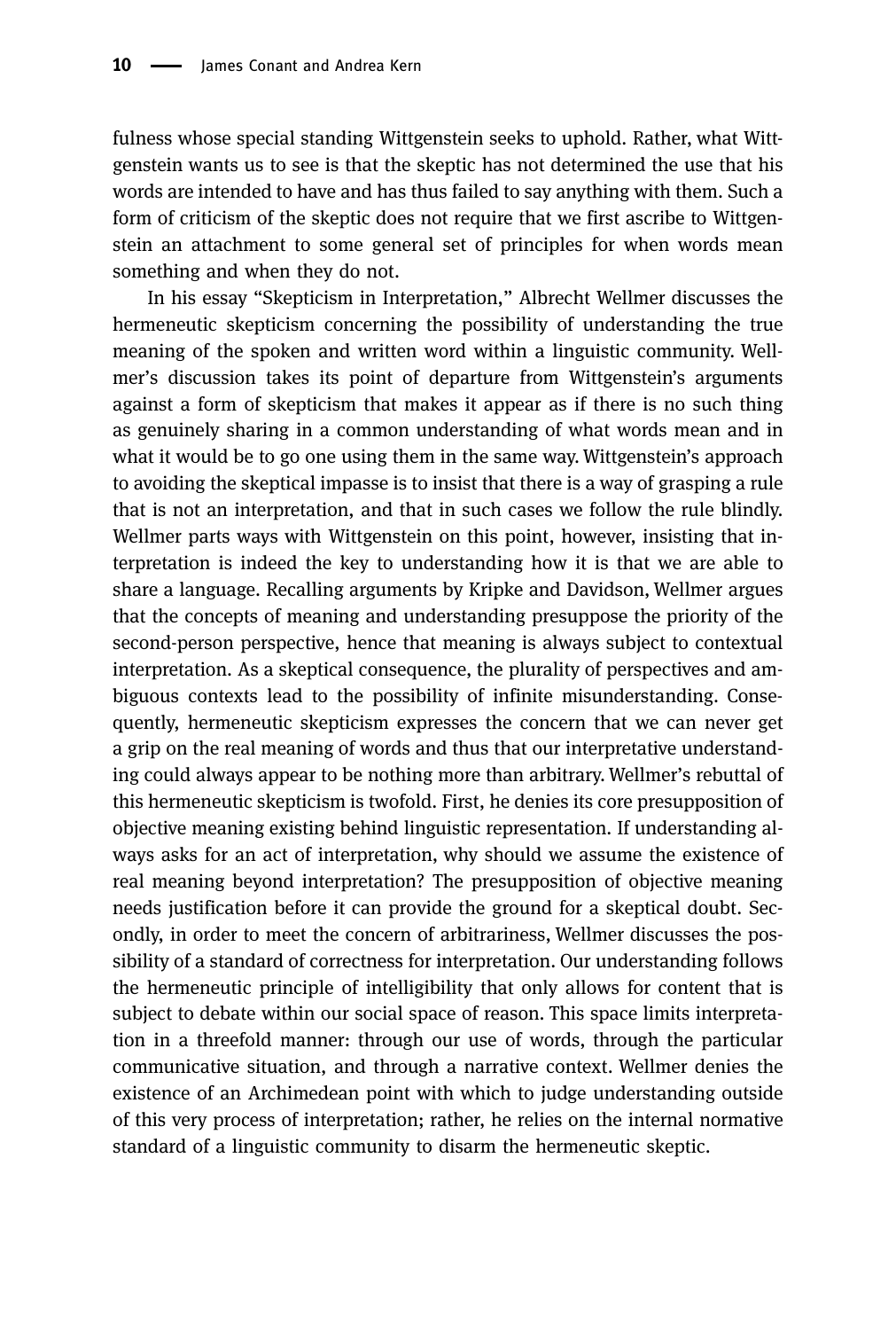Whereas Wellmer holds that no understanding is possible without interpretation, Martin Stone, in his paper, denies precisely this. He discusses the claim implicitly shared by many authors that an act of interpretation (of rules, texts, etc.) is a condition for every act of understanding. This is the position that Stone calls "interpretivism." While Wellmer is of the view that it must be possible to develop a form of interpretativism that is free of skeptical consequences, Stone is concerned to show, on the contrary, that merely conceding the opening assumption of interpretivism is already sufficient to give the skeptic what he most desires. Interpretivism, according to Stone, is based on the thought that rules are, in a fundamental sense, unable to determine the particular case that falls under them. Stone argues that interpretivism is based on a misunderstanding of the nature of rules. He argues that it is constitutive of rules that we consider them as immediately guiding, i.e., as applicable without interpretation. If there are no cases with respect to a rule for which it is immediately guiding, then we cannot think of there being any rule in play at all. Hence, the idea that rules are as such indeterminate with respect to particular cases mistakes a secondary phenomenon for the general case. Rules do sometimes require interpretation. This is a phenomenon that is made possible against the background of cases in which it would be possible for us to follow the rule in question without interpretation. The interpretivist misunderstands this basic concept of 'rule' because she regards uncertainty about the sense of a rule as generally operative in the understanding of rules. Stone suggests, following Wittgenstein, that one source of this misunderstanding is a "queer picture of rules," according to which the way in which they are to determine an action is not "normative," but "mechanical." Stone attempts to clear up this misunderstanding by suggesting that the correct manner in which to conceive of the clarity of rules has to do not with the way in which they determine each particular action, but in the sense in which they prescribe an "action type."

Jason Bridges is concerned to understand and lay bare the philosophical importance of the same stretch of sections in Wittgenstein's Philosophical Investigations, those on rule-following, that play a central role in Wellmer's and Stone's papers. His focus and interest, however, lie to some extent elsewhere. In his contribution, "Rule-Following, Properly So Called," Bridges takes on Saul Kripke's famous "rule-following paradox." On his view, the real source and nature of Kripke's skeptical paradox have been largely misunderstood. In contrast to previous commentators, he claims that the central target of the paradox is the idea of rational explanation, i.e., explanations that account for what people do by giving their reasons for doing so. More particularly, he argues that the paradox arises from what he calls "the guidance conception" of such explanations, according to which a person's grasp of her own reasons involves a mental item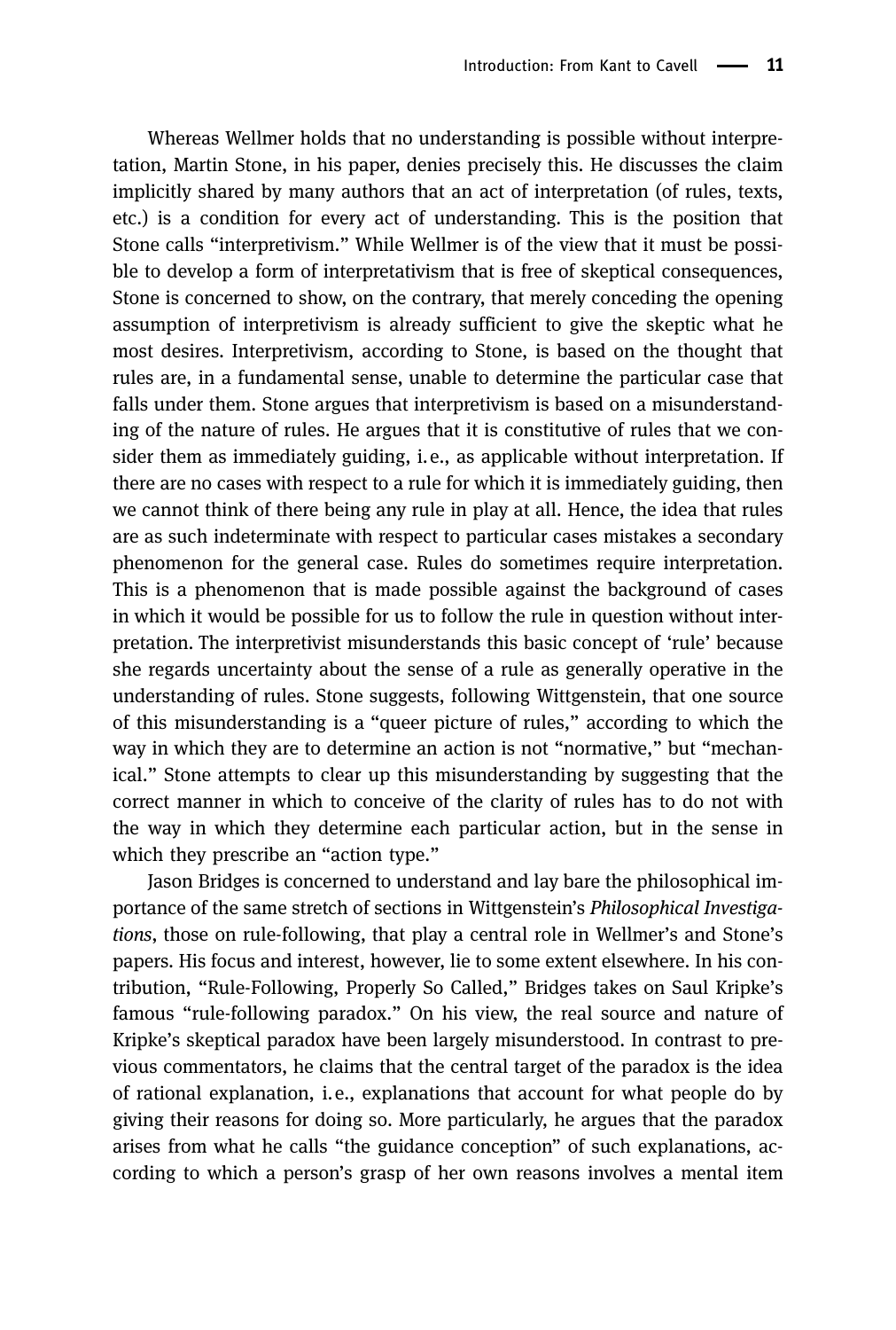that guides her performance. According to Bridges, conceiving of the skeptical paradox in these terms not only yields a better understanding of Kripke's text, it also allows for an appreciation of the real scope and depth of the skeptical problem. Moreover, it allows us to understand Wittgenstein's appeal to practices and customs in his own discussions of rule-following as challenging the intuitions that fuel the guidance conception of rational explanation.

### Part III: After Cavell

Part Three of this volume investigates the understanding of skepticism at work in the writings of Stanley Cavell. The first two papers, by Stephen Mulhall and Steven Affeldt, are in direct conversation with each other (and, indeed, represent a continuation of an ongoing dialogue). Their topic is directly related to the papers by Wellmer, Stone, and Bridges in Part Two, namely, the place of rules in Wittgenstein's vision of language. This aspect of Wittgenstein's work takes on a remarkable and renewed significance in the light of Cavell's interpretation of Wittgenstein's account of how criteria allow us to share our lives in and through language. Yet, as the first two papers in this section clearly bring out, there is considerable space for disagreement about what the role of criteria are in this vision of language and how it relates to Cavell's overall response to skepticism. Whereas both Mulhall and Affeldt seek to defend Cavell's account of criteria (while disagreeing with one another over what Cavell's view of the matter actually is), the last paper in this part of the volume, by Simon Glendinning, takes issue with a fundamental aspect of that account. Christoph Menke, in his contribution, is also interested in Cavell's treatment of skepticism, but rather than concentrating on Cavell's interpretation of Wittgenstein (as our other authors in this part of the volume do), Menke shifts the focus to Cavell's reading of Shakespeare and the light it sheds on the nature of skeptical problems. The penultimate paper in this part of the volume, by Arata Hamawaki, nicely ties together themes that run not only through this section of the volume, but through the volume as a whole, revealing the degrees of alignment and misalignment between Cavell's treatment of skepticism and those of Kant and Wittgenstein.

In his paper "Inner Constancy, Outer Variation: Stanley Cavell on Grammar, Criteria, and Rules," Mulhall seeks to flesh out the vision of language in the work of Wittgenstein and Cavell by showing how this vision of language is at work in their responses to a particular form of skeptical perplexity, namely, that which arises from reflecting on how it could be that we are entitled to use words in one way rather than another. Mulhall argues that many critics of Wittgenstein's view of language as normative, i.e., as rule-governed, tend to misunderstand the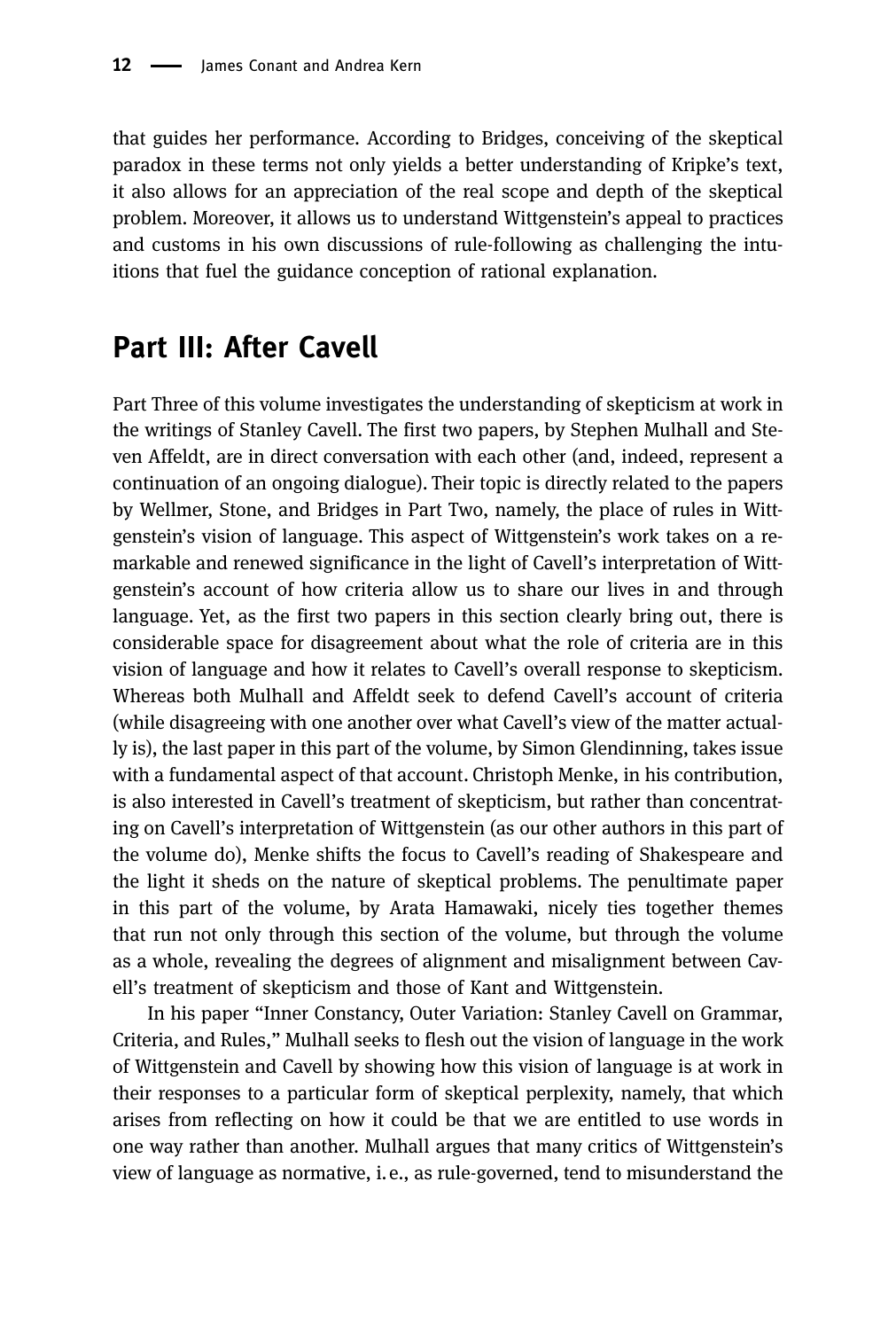form of normativity in question. Both defenders and critics of Wittgenstein alike tend to presuppose that Wittgenstein envisions our use of words as guided by the sort of rules that could be codified in a book. Mulhall follows Cavell in seeing this as a misunderstanding of the sort of normativity Wittgenstein has in mind. The misunderstanding makes it appear as if it were possible to adjudicate disagreements over the legitimacy of the use of a word by appealing to an external, impersonal authority. Mulhall claims that, on the contrary, what is needed and what Wittgenstein and Cavell both seek to provide—is a way of looking at our lives with language that is able, on the one hand, to accord a proper place to the ways in which a speaker must herself assume responsibility for the particular uses of language she makes and accepts in others, while, on the other hand, remaining sensitive to the almost unimaginable range and systematicity that govern these exercises of responsibility. According to Mulhall, such a conception is found in Cavell's notion of the grammatical schematism of words. It entails that concepts essentially possess both 'inner' constancy and 'outer' variation. Concepts possess 'inner' constancy in that they implicitly possess criteria locating them in a system of concepts that informs and is informed by our human forms of life. They possess 'outer' variation in that judgments regarding the correct projections of concepts are highly context-specific and dependent upon the speaker's individual capacity to justify her uses of concepts in these contexts.

In his paper, "The Normativity of the Natural," Affeldt scrutinizes Mulhall's account of Wittgenstein's and Cavell's philosophies of language. Affeldt claims that Mulhall's focus on rules and rule-following misinterprets Wittgenstein and Cavell and also fails to provide an adequate representation of the normativity of language-use. Affeldt aims to reject Mulhall's theses on the basis of three objections. First, Affeldt denies Mulhall's claim that Wittgenstein's discussion of rule-following is meant to provide an account of linguistic meaning. According to Affeldt, it is no part of Wittgenstein's ambition to provide a substantive philosophical theory of such matters. Such a theory would try to solve problems and answer questions that are themselves based on an unjustified skepticism regarding our natural practices. Second, Affeldt questions Mulhall's claim that our uses of language are essentially cases of rule-following. Rather, Affeldt takes Wittgenstein and Cavell to argue that rule-based conceptions of language fundamentally distort our understanding of human language and of our life with and in language. There are many types of normative practices that can be retrospectively described by rules even though rules play no role in our partaking in these practices. Third, Affeldt argues that Mulhall's conception of rules is incoherent, since Muhall oscillates between a strong characterization of rules as essential determinants of our uses of language and a weak characterization of rules as open, flexible, and without any final authority. Affeldt argues that this view leaves us with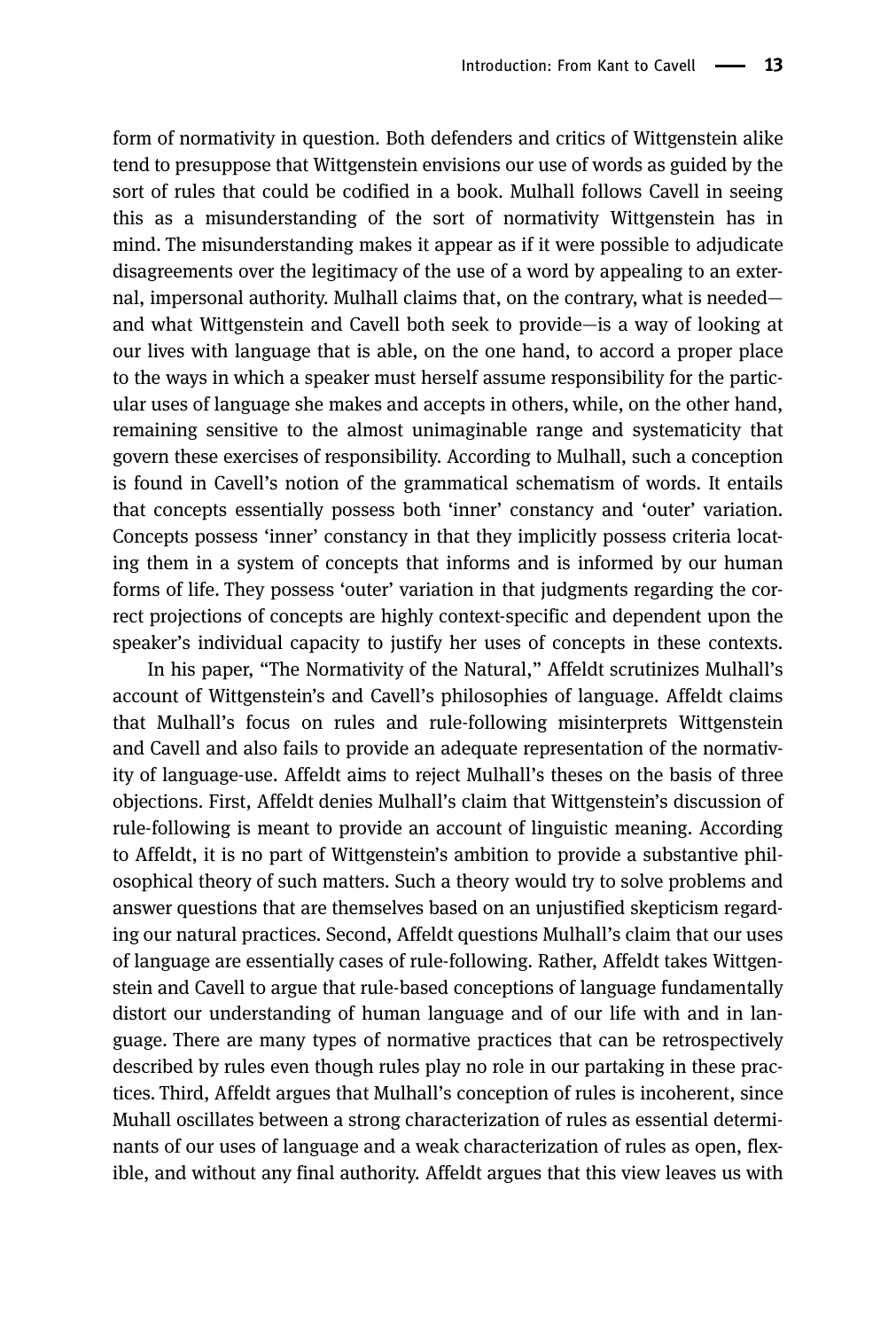no resources for understanding how disagreements about how to use language are to be resolved. For Affeldt, any such approach to problems in the philosophy of language remains locked within a form of skepticism unable to come to terms with the way in which language simply is part of our natural history as human animals and is spoken essentially by embodied, desiring creatures—a form of skepticism against which Wittgenstein's work is recurrently directed.

In his essay "Tragedy and Skepticism: On Hamlet," Menke's engagement with Cavell's work is less explicit than is that of the other three authors in their contributions to Part Three, but it is no less indebted and sustained. Menke not only shares Cavell's interest in the relation between skepticism and tragedy, and more particularly in the particular understanding of the sources and nature of skepticism that are in play in Shakespearean tragedy, but he also follows Cavell in thinking that Shakespearean tragedy itself constitutes nothing less than an investigation of the modern skeptical attitude. In this essay, Menke seeks to highlight the complex contours of the form of skepticism on display in Shakespeare's Hamlet. According to Menke, tragedy in general "replaces trust and confidence with doubt and uncertainty" and, in this sense, gives expression to and has consequences for a certain form of skepticism. In classical tragedies, skepticism takes on a particularly practical form, calling into question our ability to act successfully and to lead a self-determined life. Modern tragedies, on the other hand, seem to be concerned, not with our practical capacities, but with the failure of our epistemic capacity to know; they give expression to an epistemic skepticism. On the surface, what seems to corrode Hamlet's capacity for successful action is his epistemic uncertainty, his lack of secure knowledge. According to Menke, however, the relationship between practical and epistemic skepticism in Hamlet is far more complex. For, he argues, Hamlet presents a kind of genealogy of modern epistemological skepticism. In a first step, epistemic uncertainty is shown to be the consequence of what Menke calls Hamlet's "attitude of reflective spectatorship." Such a reflective attitude makes the search for certainty both necessary and, at the same time, unrealizable. It is thus the ground of epistemic skepticism. In a second step, however, this attitude is itself traced back to a form of practical uncertainty. For, on Menke's view, the question as to what role we should accord to the attitude of reflection is itself a practical question; and the essential tragic experience in *Hamlet* consists in the absence of any ground upon on which this question could be rationally decided.

In his paper "Cavell, Scepticism, and the Idea of Philosophical Criticism," Arata Hamawaki undertakes to draw a parallel between Kant's treatment of the problems of special metaphysics in the transcendental dialectic and Cavell's treatment of skepticism. Just as for Kant the idea of definite answers to metaphysical questions is based on a transcendental illusion that leads to unavoida